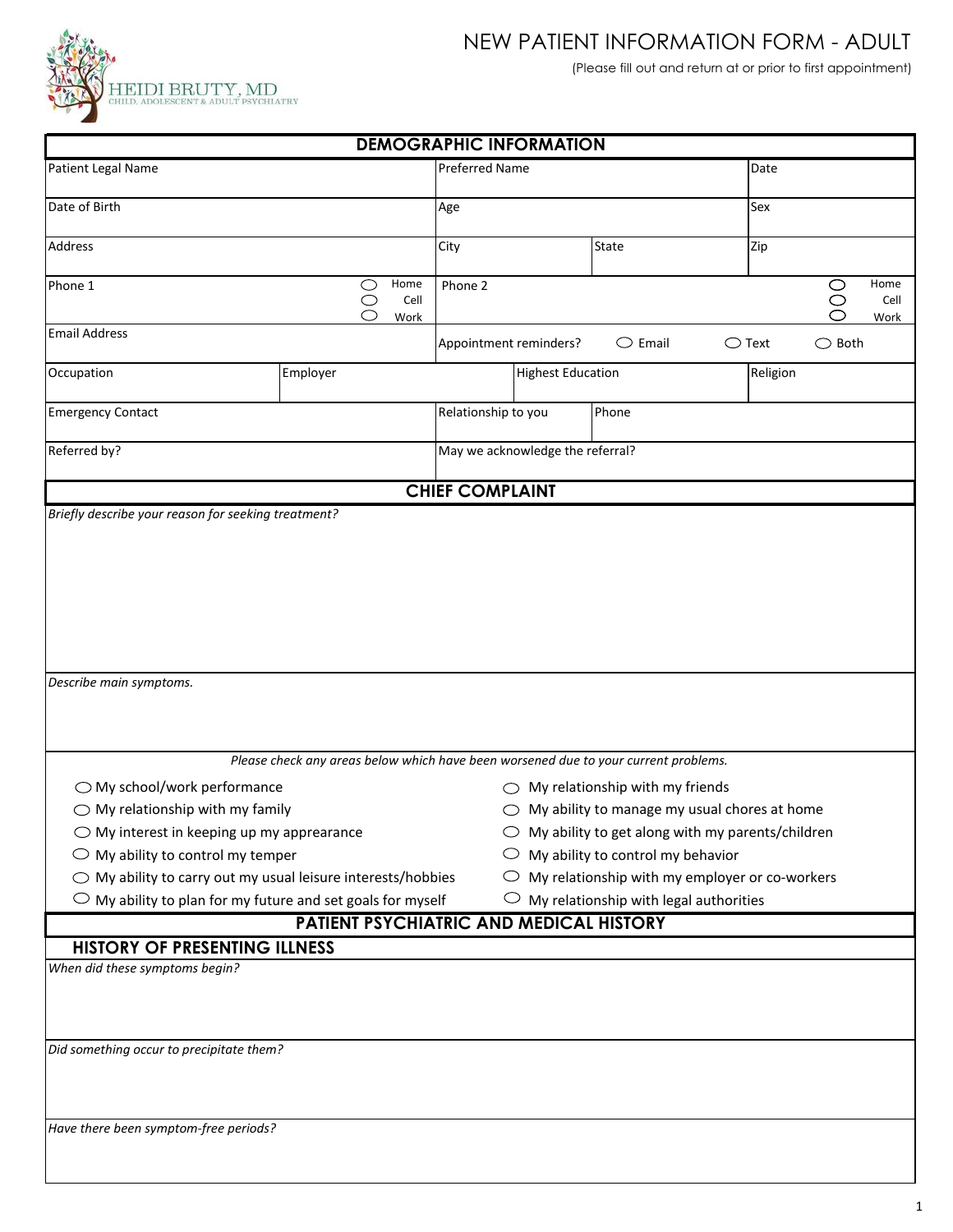| <b>PAST PSYCHIATRIC HISTORY</b> |
|---------------------------------|
|---------------------------------|

Have you been treated for problem in the past?

When did treatment first begin?

What kind of treatment occurred?

Individual psychotherapy? If yes, when and with whom?

Group/Family/Couples psychotherapy? If yes, when and with whom?

Have you ever been psychiatrially hospitalized? If yes, when how, and under what circumstances?

Have you ever hurt yourself in any way? For example, cutting or burning self. If yes, when, how, and under what circumstances?

Have you ever thought of or attempted to commit suicide? If yes, when, how, and under what circumstances?

## **MEDICAL HISTORY**

Current and prior medical problems:

Medical hospitalizations / surgeries:

Known drug allergies:

Primary Care Physician **Last physical exam:** Last physical exam:

Address/Phone:

Immunizations current?  $\bigcirc$  Yes  $\bigcirc$  No

*Describe current eating habits:*

*Describe current sleeping habits (How many hours per night? How many times do you wake up per night? How long to fall asleep?)*

*Describe current exercise habits:*

## **PAST MEDICATIONS**

| <b>NAME OF MEDICATION</b> | <b>DOSAGE</b> | <b>WHY PRESCRIBED</b> | <b>WHO PRESCRIBED</b> | COMMENTS (HELPFULNESS/SIDE EFFECTS) |
|---------------------------|---------------|-----------------------|-----------------------|-------------------------------------|
|                           |               |                       |                       |                                     |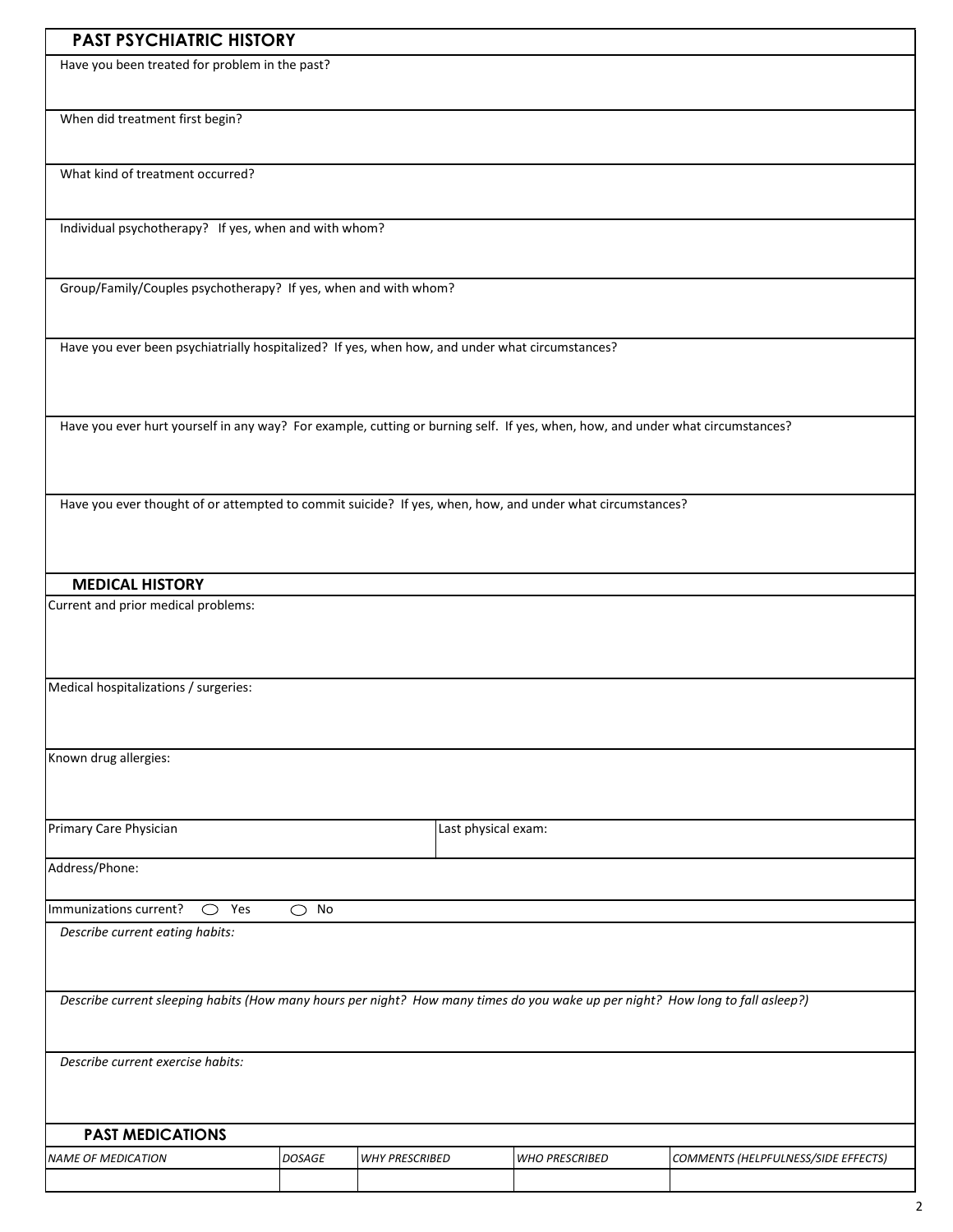| <b>CURRENT MEDICATIONS</b>                                                           |                     |               |                                              |                                |                       |                                  |                              |                                     |  |
|--------------------------------------------------------------------------------------|---------------------|---------------|----------------------------------------------|--------------------------------|-----------------------|----------------------------------|------------------------------|-------------------------------------|--|
| <b>NAME OF MEDICATION</b>                                                            |                     | <b>DOSAGE</b> | <b>WHY PRESCRIBED</b>                        |                                | <b>WHO PRESCRIBED</b> |                                  |                              | COMMENTS (HELPFULNESS/SIDE EFFECTS) |  |
|                                                                                      |                     |               |                                              |                                |                       |                                  |                              |                                     |  |
|                                                                                      |                     |               |                                              |                                |                       |                                  |                              |                                     |  |
|                                                                                      |                     |               |                                              |                                |                       |                                  |                              |                                     |  |
|                                                                                      |                     |               |                                              |                                |                       |                                  |                              |                                     |  |
| Please comment on any substance abuse (drugs/alcohol).                               |                     |               |                                              |                                |                       |                                  |                              |                                     |  |
| What?                                                                                | When did you start? |               | How much did you use?                        |                                | Last use?             |                                  |                              | What did it do for you?             |  |
|                                                                                      |                     |               |                                              |                                |                       |                                  |                              |                                     |  |
|                                                                                      |                     |               |                                              |                                |                       |                                  |                              |                                     |  |
|                                                                                      |                     |               |                                              |                                |                       |                                  |                              |                                     |  |
|                                                                                      |                     |               |                                              |                                |                       |                                  |                              |                                     |  |
| Please mark any that the patient has or has had and include dates as best you can.   |                     |               |                                              |                                |                       |                                  |                              |                                     |  |
| Head injury/Loss of consciousness<br>◯                                               |                     |               |                                              |                                | ◯                     | Heart problems                   |                              |                                     |  |
| Seizures/Convulsions<br>( )                                                          |                     |               |                                              |                                | ◯                     | Rheumatic fever/strep infections |                              |                                     |  |
| Other neurological problems                                                          |                     |               |                                              |                                | O                     | Liver/Kidney problems            |                              |                                     |  |
| Ear, Nose, or Throat problems<br>C)                                                  |                     |               |                                              |                                |                       | Skin problems                    |                              |                                     |  |
| Dental problems                                                                      |                     |               |                                              |                                | ◯                     | Joint/limb problems              |                              |                                     |  |
| Asthma                                                                               |                     |               |                                              |                                | O                     | Hearing/vision problems          |                              |                                     |  |
| Chest problems                                                                       |                     |               |                                              |                                | O                     | Growth/endocrine problems        |                              |                                     |  |
| Stomach or bowel problems/soiling                                                    |                     |               |                                              |                                |                       | Gynecological/menstrual problems |                              |                                     |  |
| Urinary or bladder/wetting<br>◯                                                      |                     |               |                                              |                                | O                     | Childhood measles/mumps          |                              |                                     |  |
|                                                                                      |                     |               |                                              | <b>FAMILY HISTORY</b>          |                       |                                  |                              |                                     |  |
| Please give the names, ages, and relationships of people living in the home:         |                     |               |                                              |                                |                       |                                  |                              |                                     |  |
|                                                                                      |                     |               |                                              |                                |                       |                                  |                              |                                     |  |
|                                                                                      |                     |               |                                              |                                |                       |                                  |                              |                                     |  |
|                                                                                      |                     |               |                                              |                                |                       |                                  |                              |                                     |  |
|                                                                                      |                     |               |                                              |                                |                       |                                  |                              |                                     |  |
|                                                                                      |                     |               |                                              |                                |                       |                                  |                              |                                     |  |
| Who family are other immediate family members not living in the home:                |                     |               |                                              |                                |                       |                                  |                              |                                     |  |
|                                                                                      |                     |               |                                              |                                |                       |                                  |                              |                                     |  |
|                                                                                      |                     |               |                                              |                                |                       |                                  |                              |                                     |  |
|                                                                                      |                     |               |                                              |                                |                       |                                  |                              |                                     |  |
|                                                                                      |                     |               |                                              |                                |                       |                                  |                              |                                     |  |
| <b>FAMILY PSYCHIATRIC HISTORY</b>                                                    |                     |               |                                              |                                |                       |                                  |                              |                                     |  |
| Has any family member had any of the following? Please indicate which family member. |                     |               |                                              |                                |                       |                                  |                              |                                     |  |
| $\bigcirc$ Depression                                                                |                     |               | <b>Tics</b><br>◯                             |                                |                       |                                  |                              | Sleep Disorder                      |  |
| ◯ Mania/Bipolar Disorder                                                             |                     |               |                                              | Unusual noises/vocalizations   |                       |                                  |                              | Drug Use                            |  |
| $\circlearrowright$ Suicidal thoughts/Urges/Behaviors                                |                     |               |                                              | ADHD                           |                       |                                  |                              | Alcohol Use                         |  |
| Anxiety                                                                              |                     |               |                                              |                                |                       |                                  |                              | Psychosis                           |  |
| $\bigcirc$ Panic                                                                     |                     |               | <b>Eating Disorder</b><br>( )                |                                |                       |                                  | Legal Problems               |                                     |  |
| $\bigcirc$ Obsessions/Compulsions                                                    |                     |               | Learning Disability<br>Coordination problems |                                |                       |                                  | Psychiatric hospitalizations |                                     |  |
| $\bigcirc$ Rituals                                                                   |                     |               |                                              | <b>Mental Retardation</b>      |                       |                                  |                              | Other                               |  |
| <b>Movement Disorders</b>                                                            |                     |               |                                              | Autism/Asperger's disorder/PDD |                       |                                  |                              |                                     |  |
|                                                                                      |                     |               |                                              |                                |                       |                                  |                              |                                     |  |
| Please elaborate on above as needed:                                                 |                     |               |                                              |                                |                       |                                  |                              |                                     |  |
|                                                                                      |                     |               |                                              |                                |                       |                                  |                              |                                     |  |
|                                                                                      |                     |               |                                              |                                |                       |                                  |                              |                                     |  |

3